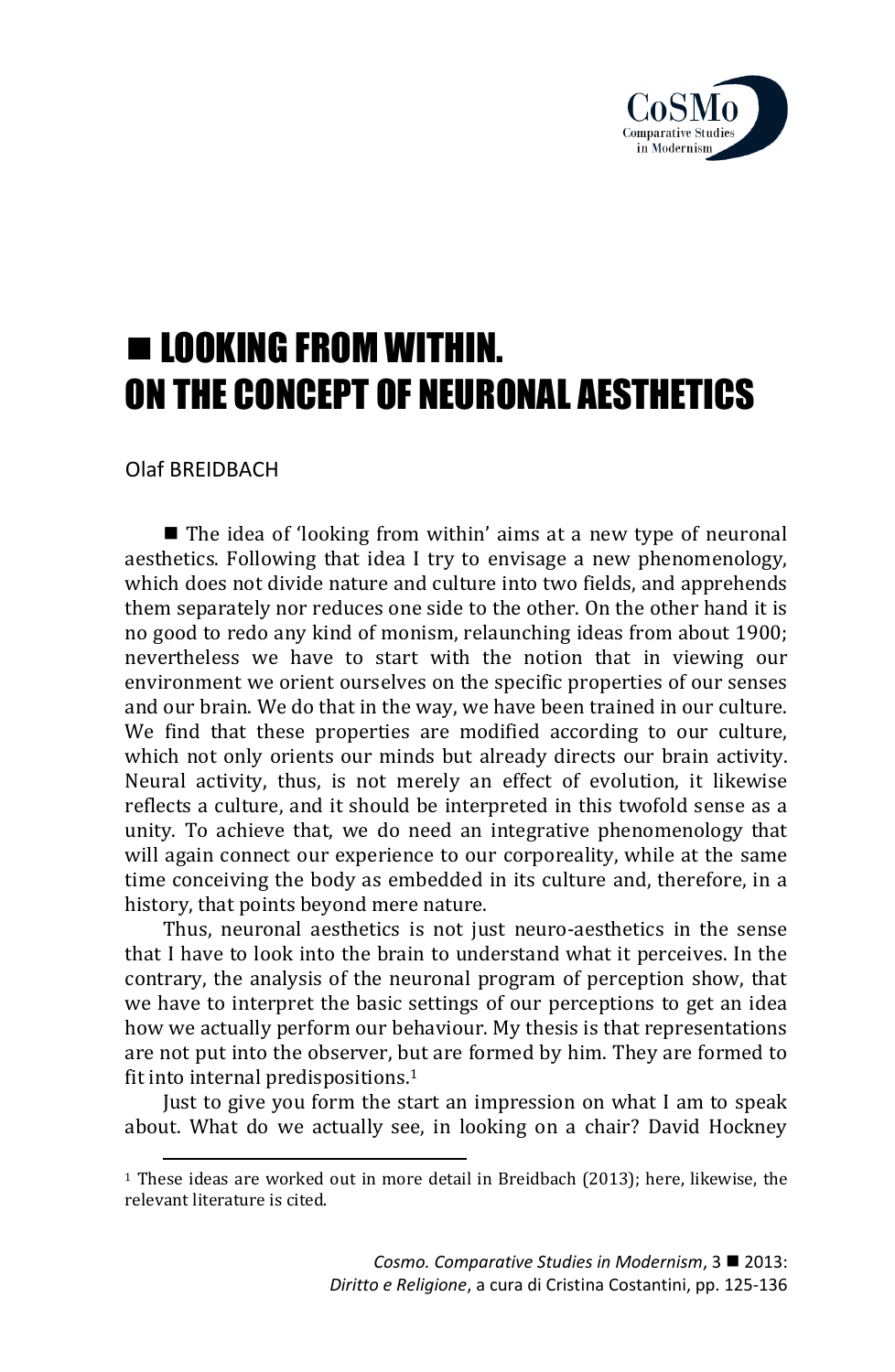made us see what we actually look on.2 He uses some polaroid camera with a narrow focus. To get a view of something, he, thus, had to made a whole series of pictures, he afterward put together. In such a way he actually mimics what is happening when we look on something, scanning it up by eye tracking and combining the series of views; than results in something to be perceived by our brain. As you see, a chair actually is perceived as something much different from we actually expect to see. We actually never perceive parallels, or right angles, but we do make us see such ones. The impact of geometry is a cultural impact leading back to our handling of landscapes and complex forms by certain technical means, the angle metre and the velum. Our image of the world is a construction due to training, our cultural interpretation of our world and the specific needs and functions of our perceiving organ, the brain. Philosophically that means, we could look on what we see according to our way to handle and to interpret those thinks that were perceived. These are not simply informations implemented into our mind. Thus, we do not simply mirror nature, but form out representations according to our means. Already within sensualism that was not thought about as a second world being implemented within the observers head, but a reproduction of what has been received according to the needs and possibilities of the perceiving mind.

The perceiving mind is not an abstract faculty, however, but something, working in and by the brain (Roth 2003). Accordingly, perception could be performed only according the capabilities of such a system – including the sensory organs and their specificities. Historically, such an idea was already substantiated before the actual functional organisation of brain tissue was clarified.

The principle idea about brain functionality was formed out in the start of the 19th century.3 It was the idea by which James Mill tried to understand the principal functional organisation of the brain. And that was delivered from associative psychology. He thought the brain was designed like a network of strings. A sensory input pulls on certain of these strings. As all of these were in close contact a certain activation resulted in a whole concert of vibrations within a brain. If two or more stimuli were reacted on simultaneously, such a concert would be more complex and might result in a specific coupling of various such string resonances. Thus, activation modes with such a system and by that the stimuli represented in it became associated. This idea was outlined

 $\overline{a}$ 

<sup>2</sup> In his polaroid series.

<sup>3</sup> For details see: Finger 1994; Hagner 1997; Breidbach 2001: 7-29.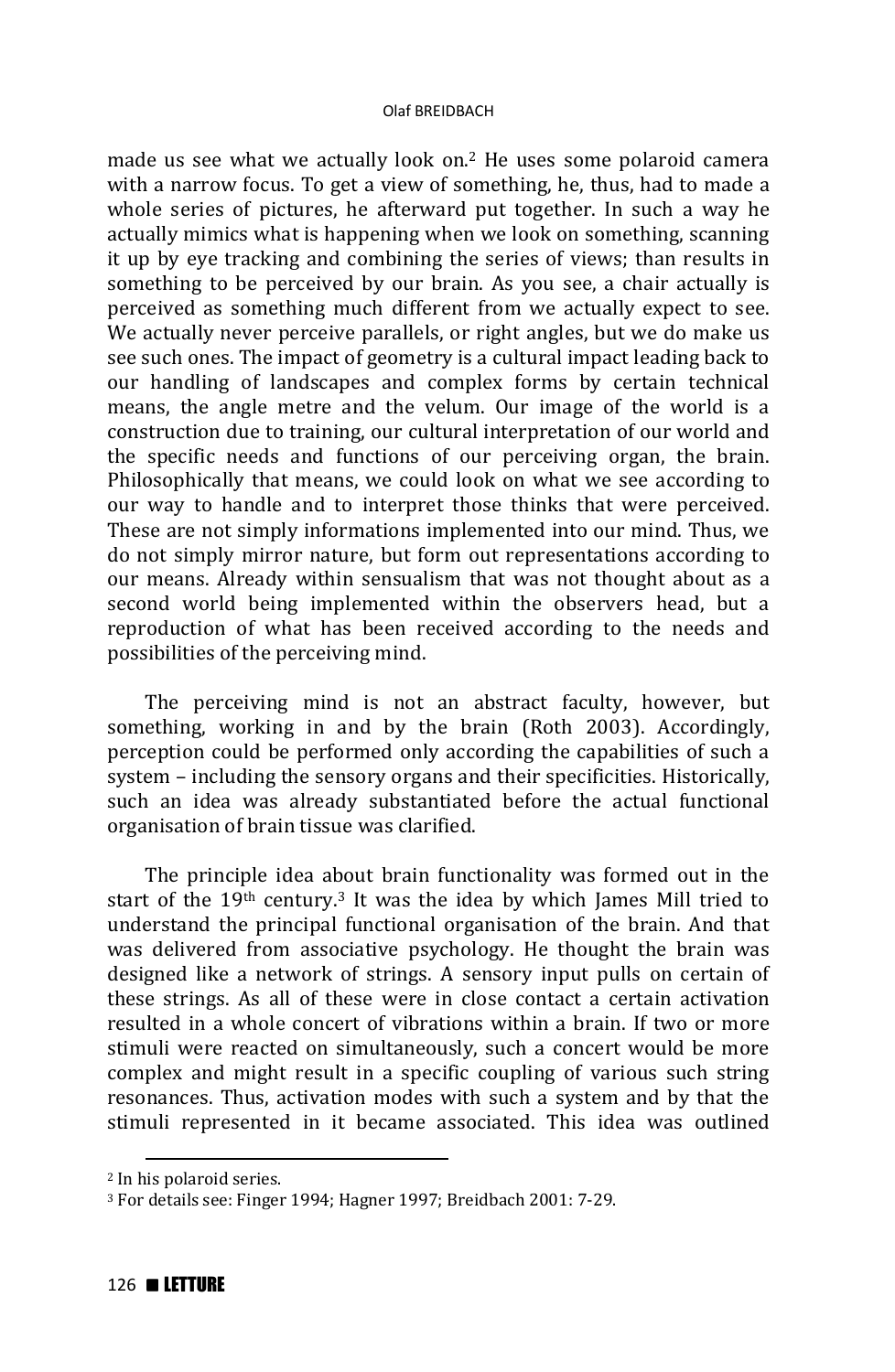before neuroanatomy had identified the neuron and its functional connectivity patterns. Nevertheless this model formed the way by which neurobiologists started to think about brain functions and brain activity. From the start onwards, thus, the brain was looked upon as a kind of associative system. Mill, himself, had adopted the former Hartlean scheme, saying there is a certain pathway within the brain that is stimulated by a certain sensory input.<sup>4</sup> Another sensory experience may stimulate another pathway. The closer these are associated, the more similar these experiences will appear.

Accordingly, there must be a mechanism to detect such functional distances in the signal propagation in the brain. Mill's idea was, that such stimuli may overlay. Thus classification would be simple: the more extended the overlay is, the more similar the stimuli are. It is easy to construct a putative mechanism that may work within the brain to do this calculation. When neuroantomy identified a cellular network of interwoven neurons, the functional units in which such associations could be dealt with, seemed to have been identified. This concept was worked on till the end of 19th century and reinstalled again by Hebb in the 1950ies; it became effective a third time in the late 1980ies, and is still followed on more or less in the principal design formed out by Mill nearly two centuries, ago.

This is something to think about, as it shows us that our concepts according to which we are interpreting mind functions are older than our ideas about brain tissue functionality. Eventually, we may come back to this. Irrespectively from, how the functionality of an associative mind is formed out, the principle message is clear. If the brain is the organ by which we perceive, its physiology determined how we do this. And, therein we should follow any idea up to its consequences. Thereby, interestingly, we have to admit, that most of our knowledge on brain representation and arts and ordering functions is due to optical sensory input.

Yet, there is wonderful material about the way an owl perceives its prey or a bat approaches a moth. And we do know something about how to perceive music and how we understand the subtle messages delivered within auditory communication. How fascinating it is to go into much detail, here, might become pretty clear already from everyday life. There is a person, you know very well attempting to call you up by phone. The signal is digitised in the microphone and transferred via satellite to your

 $\overline{a}$ 

<sup>4</sup> The background is outlined in more detail in Breidbach 2007: 23-33.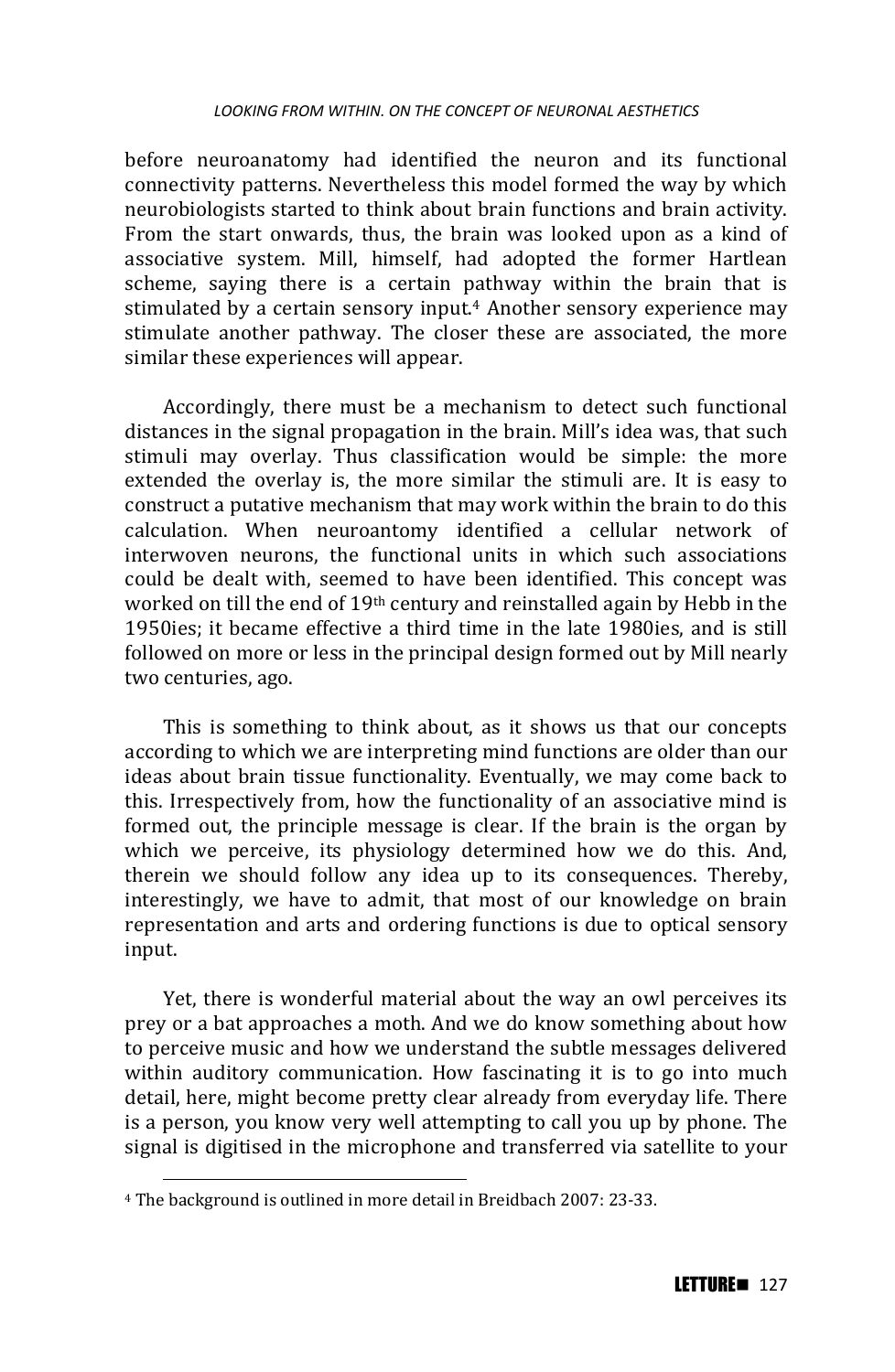own phone where it is reorganized to form out something audible, Nevertheless, in spite of such dreadful dissection and resetting of auditory signals your might be able to understand emotions put into the words delivered. There is something we can take hold of, even if the signals are incomplete or suppressed by a random noise. We do know what we might have gotten and put the signals we noted into the framing of our expectations to get something we actually work on (*blind spot*) (Bexte 1999).

The mind is able to make the incomplete signal understandable by adding on memory projections and expectations to the signals actually registered. Thus far, the operating mind is no simple association device. Yet there is not only association (Jamme, Jeck 2013). Naturally, we have to admit, there are certain centres, needed for certain functions. The brain is an associative device wherein the signals path certain pathways coming from certain sensory input regions, being delivered according to those lines of neurons that have precisely defined functions. These ones have been evolved in mammalian brain evolution. Interestingly, however, already at the first step of such transfer pathways signal were dispersed into a whole network of neurons and receive input by the same network. That starts within the eye already where in humans the number of incoming fibres from the brain even surpasses the projecting fibres to the brain. This is going on in the next steps of signal transfer. Thus far, the visual cortex, the cortex area where the sensory information of the eye is transferred to before dispersing to the frontal cortex, the region associated with the highest brain functions, is already overlaid to a lot of parallel stimulations. Even before some information comes in there, is some general arousal within that region, eventually due to input into this system done before, which is reimplemented in that area within a certain time period. One can speculate a lot on this, but interestingly a model showing such features might demonstrate the very easy tricks of such a complex intermingling of connectivity patterns. As the model shows us, this is a basal feature (Zeki 1993). Thus, it is the principal functional characteristic of real neuronal networks, that is the brain tissue organisation. Accordingly, interchange is one of the central characteristics of data transfer within the brain.

That comes quite close to an other traditional concept, most popular in the Anglo-American world but quite unknown in the German tradition. It is the concept of dissolution as been put forward by Hughlings Jacksonalready in last part of the 19th century. Due to the evidence of clinical studies he proposed, that the specificity of human mind is not the concentration of strict lines of internal references but the complex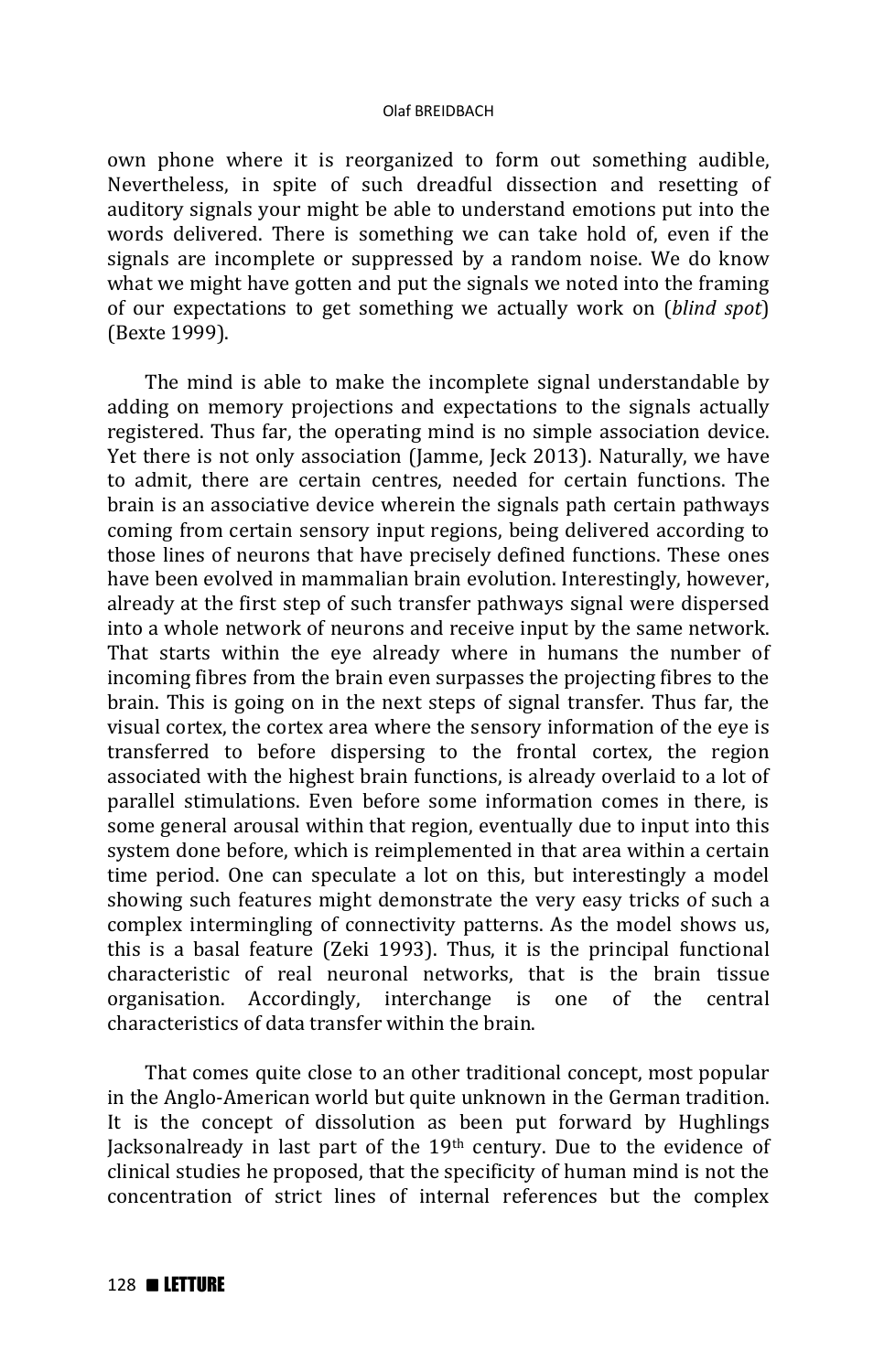intermingling of various pathways to squeeze as much of surplus information as possible within the signal transfer of a brain.

Consequently the old idea of separation of faculties – which is already a problem when describing the higher orders of visual integration – is not to be taken as a general scheme to understand brain function.

Furthermore there is a different concept of memory traces that get rid of the idea of storage areas for memories and is working with a much more flexible idea of sorting out and conserving neuronal input. We have to look for such alternatives, describing quite closely what the ideas and metaphors are, that were effective in such models. And this bears massive consequences for our idea about internal representations. In my view it is high time to end up with the Aristotelian scheme separating sensory, associative and memory formation areas and functions. When integrating such various viewpoints, the brain might get some different meaning.

There is no theatre of brain performances. The system is acting as an entity. It has no screen where something is going to look at, but is to describe as a complex interacting unit even combining periphery and central projection sites. Furthermore the network, in which this is performed, is no fixed site – it is not a kind of spider network to catch certain activities in, but is a dynamic system fixed only by a neuroanatomist. While being alive it is in continuous evolution. The highly complex grid of interacting elements, thus, is to describe in such a complex multimodal interaction describing co-activations between interacting neurons that result in a very complex response, that nevertheless can be traced down to some basic functionality.

A simple calculus may describe the relation of activations employed by such stimuli. That can be done employing some mathematics. Thus, one may succeed to describe the functions of neuronal networks that eventually even have a natural correspondence. We can distinguish different signal inputs by describing the overlay in their internal stimuli characteristics (Breidbach 1993; Braitenberg, Schüz 1998). That can be done in a more sophisticated way, and one does not have to work with the idea of an explicit overlay of fixed grids with elements that are coupled in a fixed way to defined input elements but just look on different overall activity patterns in a non-hierarchically organized network.

Thus, a relative distance matrix can be described where the relation of each element to any other element is determined. The description of these relations allows unfolding homologous similarities in stimulus response characteristics depending on the actual hardware implementation of the neuronal connectivity in such a network. Any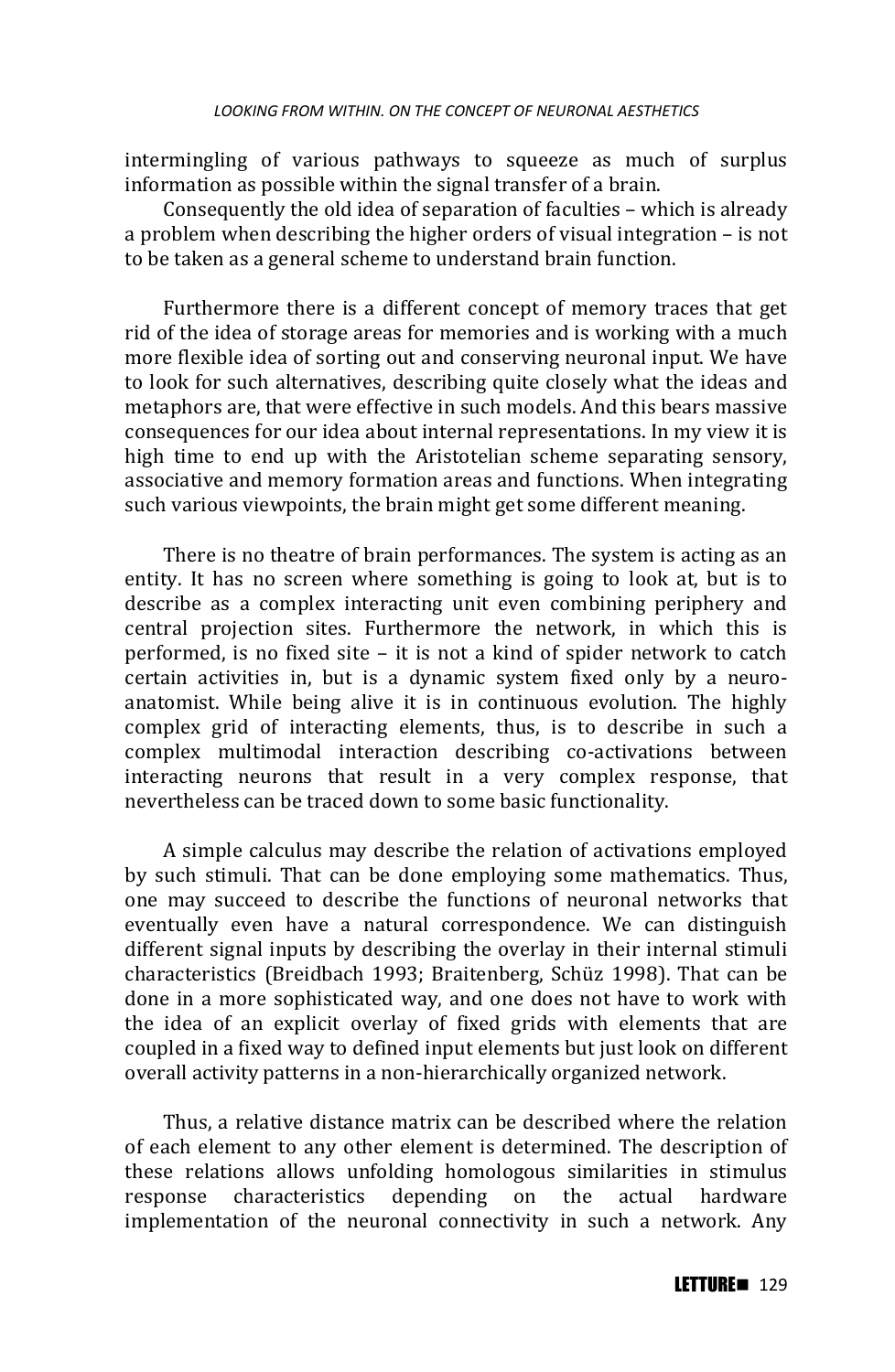signal can be classified regarding to initiated changes in that general activation modes. These might be effective for some short times forming out certain trajectories that may change the system activity pattern in general eliciting new attractors of valid energy patterns. Thus, we can demonstrate what internal representation means.

There the basic mechanism is a simple one, as the system will just look for differences to something that is implemented within itself. But already this description shows that the categorisation of signals may work in reference to a grid of network stimulations. This gives a matrix, in which every element is described by its putative contacts to any other element. If we knew every possible combination of elements in such a grid of interaction, that is, if we could describe the complete set of putative matrices employable by the system, we would find something that resembles the basic grammar of the system. This would allow us to get some meaning into the functional syntax. That idea should be outlined in much more detail:

Following the concept of *internal representations*, signal processing in a neuronal system has to be evaluated exclusively on the basis of internal system characteristics (Breidbach 2007: 23-33). Thus, this approach omits the external observer as a control function for sensory integration. Instead, the configuration of the system and its computational performance are the effects of endogenous factors. Such self-referential operation is due to a strictly local computation in a network. Thereby, computations follow a set of rules that constitutes the emergent behaviour of the system. Because these rules can be demonstrated to correspond to a "logic" that is intrinsic to the system. This idea provides the basis for something we call neuro-semantics (Breidbach 200: 353- 363; Breidbach 1999: 34-60). This I cannot discuss in detail here. The principal idea is that the distance matrix formed allows a kind of differential distance calculus which allows setting apart certain signal configuration according to their resemblance

How far such a concept could be extended to give an idea for the much more differentiated scheme of picture analysis or, eventually, even the ideas about categorizations, which is essential to understand how we discern an image and the things been represented by it? Here a closer view on brain organisation and especially the inherent dynamics of human brain development may be helpful. Yet, where culture comes in? Before giving an answer to that, let me outline the contour of another story, told by developmental neurosciences.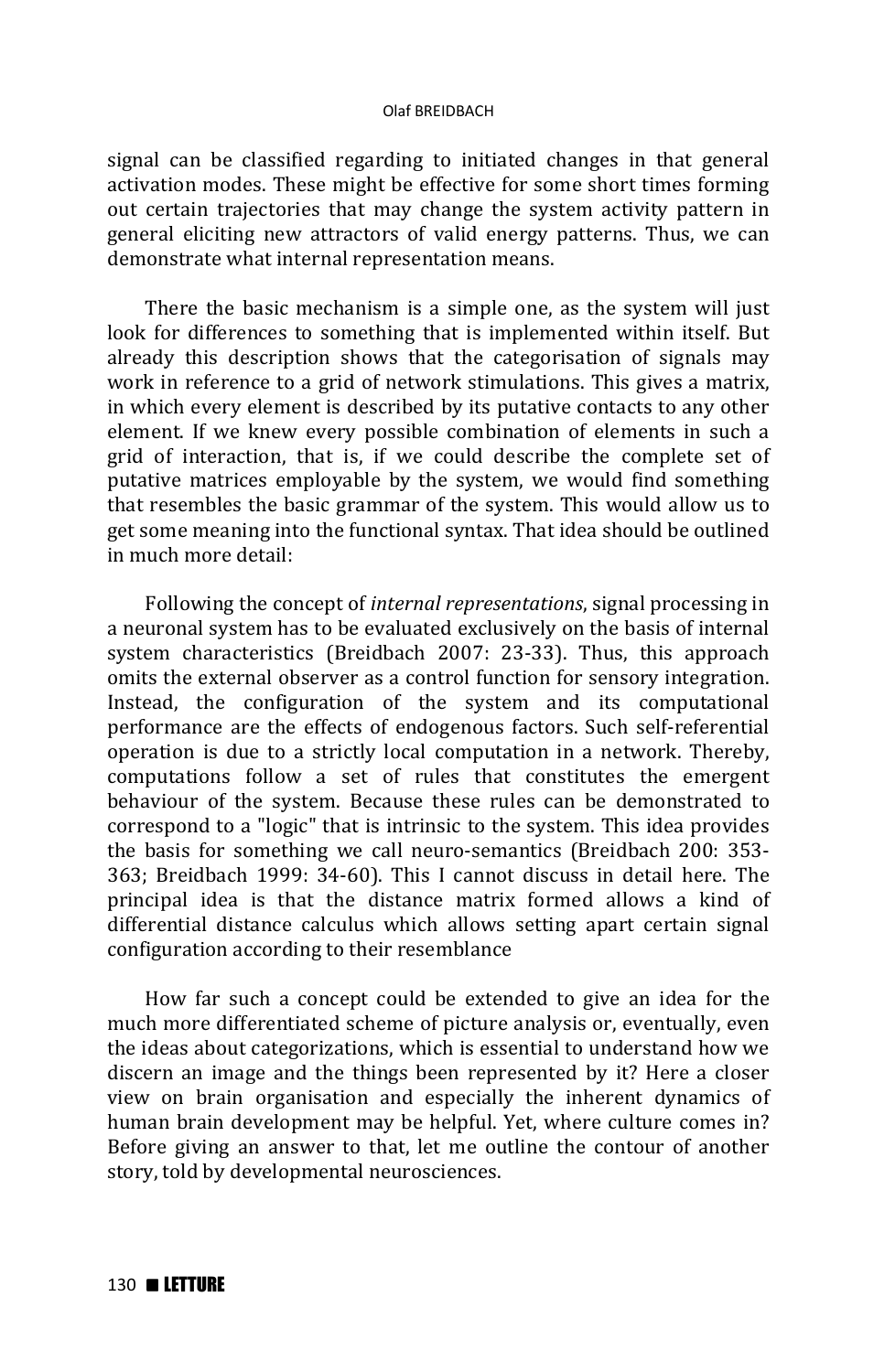In human ontogenesis the numerically most extended brain – in regard to cell numbers or the amount of cell-cell contacts – is not achieved in the end of ones life span, but is established within the embryo. There is an overproduction, the cells form contacts sites and establish certain preliminary neuronal networks. Those cells that did succeed in forming out such contact sites were preserved, those that did not declined (Katz, Shatz 1996: 1133-1138; Catalanom, Shatz 1998: 559- 562; Majdan, Shatz 2006: 650-659). Accordingly, a huge number of neurons degenerated. Thereafter, synapses are formed. Hereby, within a network of preliminary contact sites, those that are functionally relevant were sorted out. Contact sites used were preserved, those that did not diminish. Accordingly, within months, the number of contact sites is declined in the postembryonic human brain.

What is the meaning of that? The overproduction of neurons in early ontogenesis allows a reshaping of neuronal networks due to functionality. Thereby the brain can be used in different situations, and nevertheless – using the same program of development – results in optimal adaptations. Following that strategy, the functional units of the brain, the neurons in their development have not to look for predetermined sites in which predetermined contacts could be framed out, thus establishing brain functionality according to a fixed blueprint. On the contrary, that overproduction of putative connection sites allows some flexibility in brain design. As functionality sorts out those parts needed in an overproduction of putative contact sites the brain is able to response to changes in the environments the young animal is going to life in instantaneously during development. Following such a strategy functional contacts could be achieved according to functional needs: Tissue parts that were not used are melted down in ongoing development.

That overproduction of neurons in the embryonic brain of hominoids turns out to allow an evolutionary strategy that might be specific for the human species. The strategy is, to externalize memory functions. and here, culture come in. This is done by establishing and maintaining a specific surrounding, to which the brain is adapted to (by cutting down functional connectivity patterns from an extended offer of putative contact sits and putative integrative units (the neurons)). As this functional adjustment of neuronal connectivity patterns is driven by the sensory input, it is somehow equalizing brain response characteristics in those brains that were exposed to similar sensory input situations: all brains "reared up" in a similar way show an adjustment of neuronal functionalities (Young, Lawlor, Leone, Dragunow, During 1999; Rushton 2001). Thus far, to adapt to new types of experiences within such a group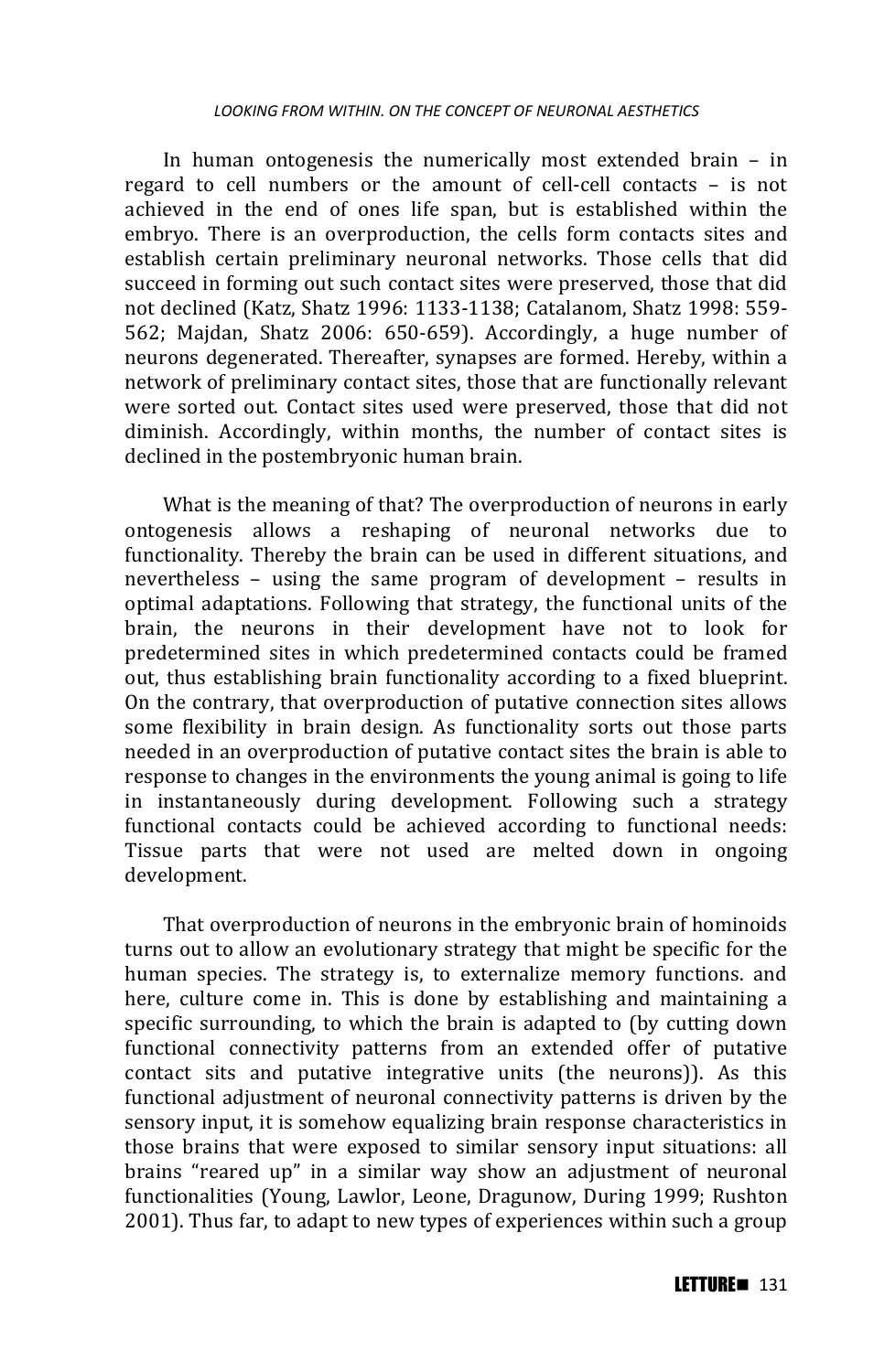with common experiences, it is not necessary to alter a pre-determined wiring pattern in brain tissue. Thus far, there is no need to form out specific physiological mechanism or/and new genes that had to be stabilized within a population. Such a reaction might allow reacting properly, but it costs time to go on in such a way, as such a reaction works only over a long lasting series of generations. Cultural development, however, is much faster.

Consequently, evolution of behavioural schemes can be done in a small time scale, as there is no need to form out genes that may direct the *anlage* of a completely new reaction specific neuronal pathway. What evolution offers so far is some stuff to deal with and not some prefixed form to stick to in the developing brain: When been used in early life, within that offer putative contact sites are stabilized. Thus, the individual that forms out his brain is adapting to its sensory input situation. If that situation is stabilized by the group it grows up in, the next generation, even that one will adapt to this. Eventually, thereafter, it will secure the same environment for its offspring, stabilizing the way it used to sort out things in experience and behaviour. If this is done in parallel in a group of individuals, this group will form out a common scheme to which their members are allowed to react to and to react with. Thus far, new behavioural features like dispositions to deal with more and more complex sensory input situations, certain improvements in the fine tuning of motor pattern (skills) or eventually the scheme by which communication signals are formed and understood within such a group can be predetermined. Thus, these were inherited not by forming out new sites of gene expressions, but by exposition of certain sensory experiences in early lifetime.

Such standards, however, have to be formed out and maintained within the changing pattern of natural objects seen, smelt, heard or dealt with in or by such a group. Thus, it is not simply sitting at a certain place, which allows man to go on in such an evolution. What is needed for the developing brain is a kind of scheme within a complex situation of putative sensory input sites: Something that is stabilising a brain which in parallel is exposed to a most complex sensory world. By providing such a scheme, something like a first matrix is provided in the organisation of input sites. If such a grid is established in those parts of the brain that deals with incoming information, that one is able to sort out finer patterns within such a grid and thus, gradually, evolves a more and more refined response characteristic. In such a way, at least, information processing of different individuals within one such group can be parallelized and, thus, coordinated in such a group. The way to do that is living together, share experiences and in a second stance: language.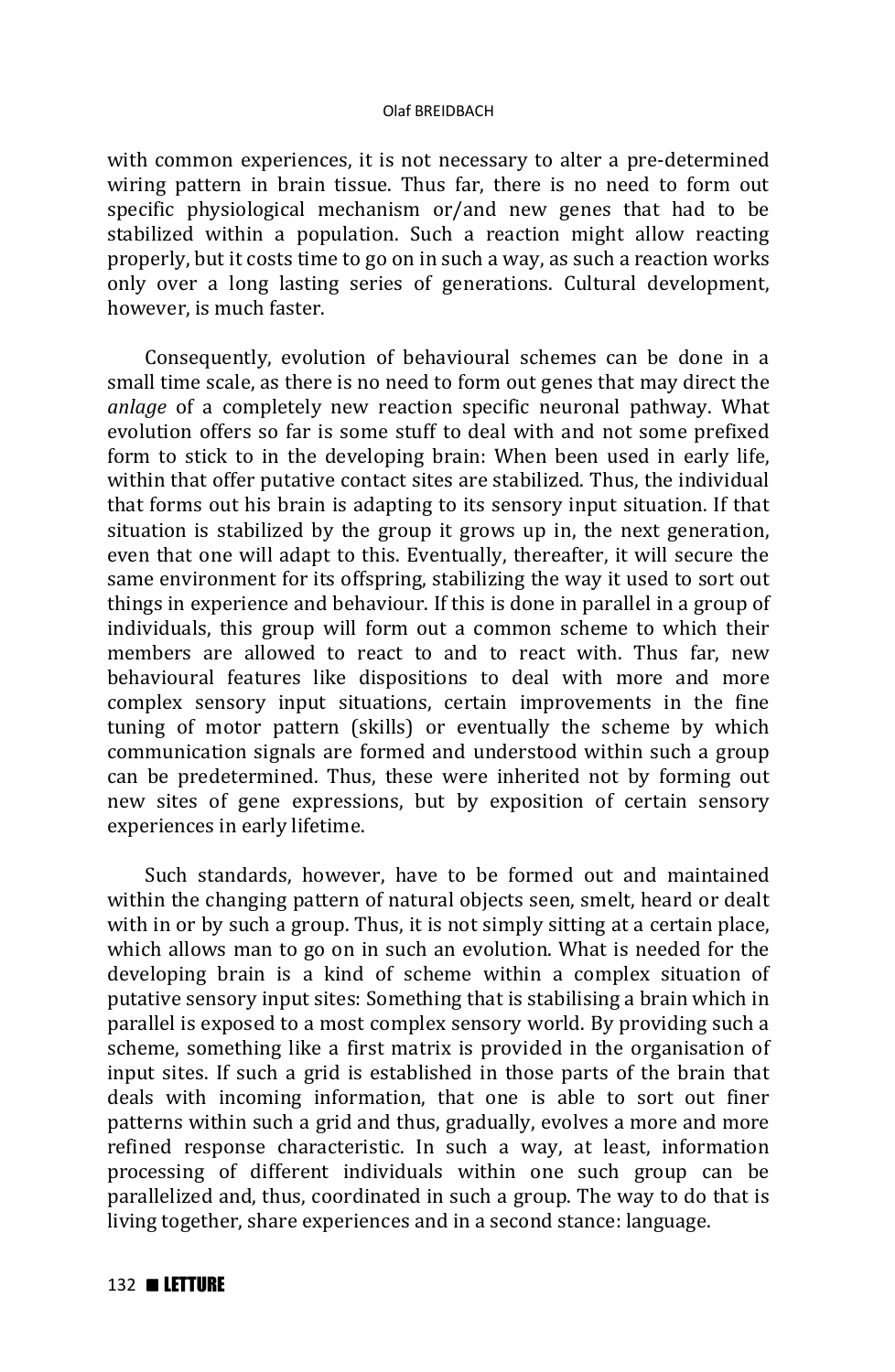Language is an externalized memory of order characteristics into which group experiences should be implemented in. What language does, is to sort out and conserve common references (Breidbach 2011: 121- 155). Thus far, a certain reference to some term can be shared via narratives. Accordingly, group experiences can be parallelized even in the absence of the reference sites represented by certain elements of such a language. Thus far cultural evolution indirectly produces something like an continuous overlay over brain activities and developments in a certain group. I am a bit simplistic here, but eventually that gives you an idea of the general scheme behind.

The nervous tissue will give that material the later worked at, however it is not as simple, that cultural evolution is nothing but the outcome of an adaptation of brain tissue and brain physiology, whose behaviour in its more complicated form has to be described as evolved frame of brain activation patterns. The simplistic idea of neuro-aesthetics as it has been put forward by Semor Zeki or –in a more carton-like form in modern sociobiology by E. Volandt and K. Grammer for example might allow to propose something like this (Zeki, Lamb 1994; Zeki 2002; Voland, Grammer 2003). However – these shortcomings fail to describe more than certain identification of subpatterns of sensory representations in the brain. It is the same story once told me by the late Otto Creutzfeld, who had to test the functionality of certain human brain areas during operations. To do this, he had to be quick, and as he looked for frequency representations, he did not bother the people by presenting a long series of sounds of different frequencies but played of two short pieces of music, both showing much different frequency spectra. The one was played by a classical chamber orchestra the other one by a jazz combo. As suspected, he was able to identify certain sets of neurons who were sensitive to different frequencies of sound spectra. Only a shortcut would produce the newspaper headline thereafter: Creutzfeld detected classical music centre in brain set apart from the localization of jazz music propagation.

Accordingly, to make the point of internal representation clear, it is not that we have just to look into the brain to understand how representations are done. The situation is much more complicated. We have to study the rules of internal activation modes, describe what it meant to from a differential calculus for identification of signals. Representations were not stored away but handled on within an associative brain. Experiences show us where we can point to something different, not known till now. Experience even allows us to put such new things close to something already known and set apart to other things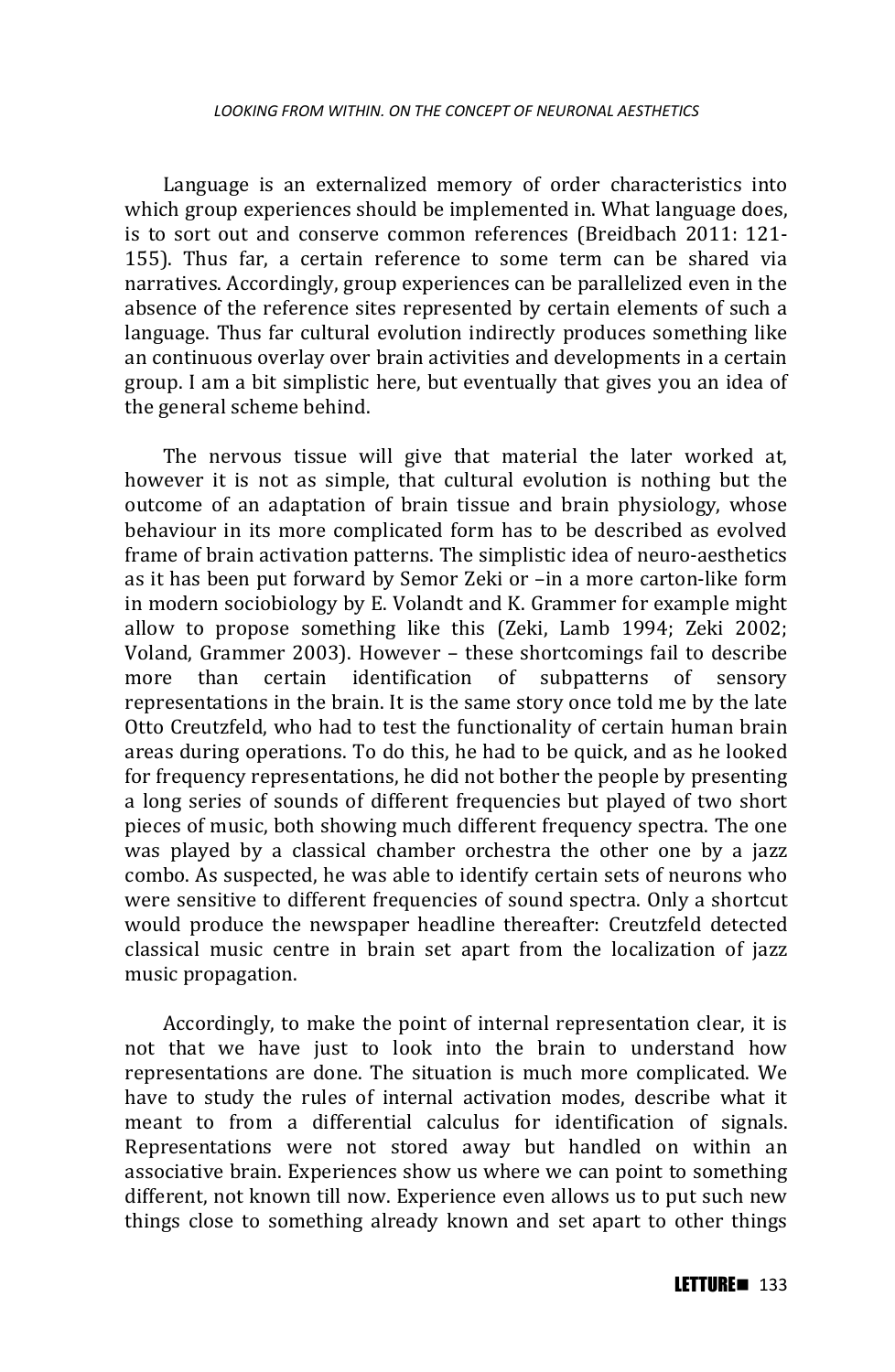and situations. The way to do is due to the internal mode of propagation. What is to be seen is according to that mode.

There is no "red" which could be transported via the signal cascade from our sensory cells towards the brain.5 The quality "red" occurs in the brain area activated by the incoming signal. There, the impression of red becomes a quality, as every input is put together to a coherent word image within that brain. Hereby memory is combined to sensor. So we might understand how far y input. It is the Aristotelian *phantasia* that makes the world view a coherent one, into which new inputs could be integrated, thereafter. However, these are no distinct centres but it is the underlying dynamics of network organisation that made such coherence of representation feasible. There are weighting functions by which any step in parallel-processing of information is stabilized and made discernable in the general arousal of network activation.

It is a complex dynamic we had to enface; yet in this dynamic distance function became stabilized, there are positions and horizons that become discernable. There is a complex of putative imaginations into which actual images might fit. Thus, internal representations work out a scheme by which perceptions can be identified, new experiences formed and a world being looked out for.

That is not only the general perspective but the very detail of every day experiences that is formed out in such a scheme: We might select a red cup in a dark cellar and recognize it as the identical cup some minutes later in bright sunlight. The actual physics of the primary input signal have changed completely. This is indicated by side information. That one is overlaid to the primary input resulting in the proper identification of that cap in different lights. Representations, already in such simple state, are no fixed items put into mind. Representations were looked upon according to certain internal settings, according to our intentions and according to our perspectives. Perceptions were looked upon according to certain schemes. Thus, the represented the way we look on them, were qualified according to the perspectives chosen. Thus, they found their place within a pre-configured set of expectations. Representations were seen from within. Accordingly, we can life in a world of changing sensory information identifying identities, correlating past and presence. Thus, we might recognise the former young friend in the old chap, we look upon. That is thinking from within and that may form out at least the scheme of such a new type of neuronal aesthetics – and that has a

 $\overline{a}$ 

<sup>5</sup> Already Schopenhauer was arguing about that.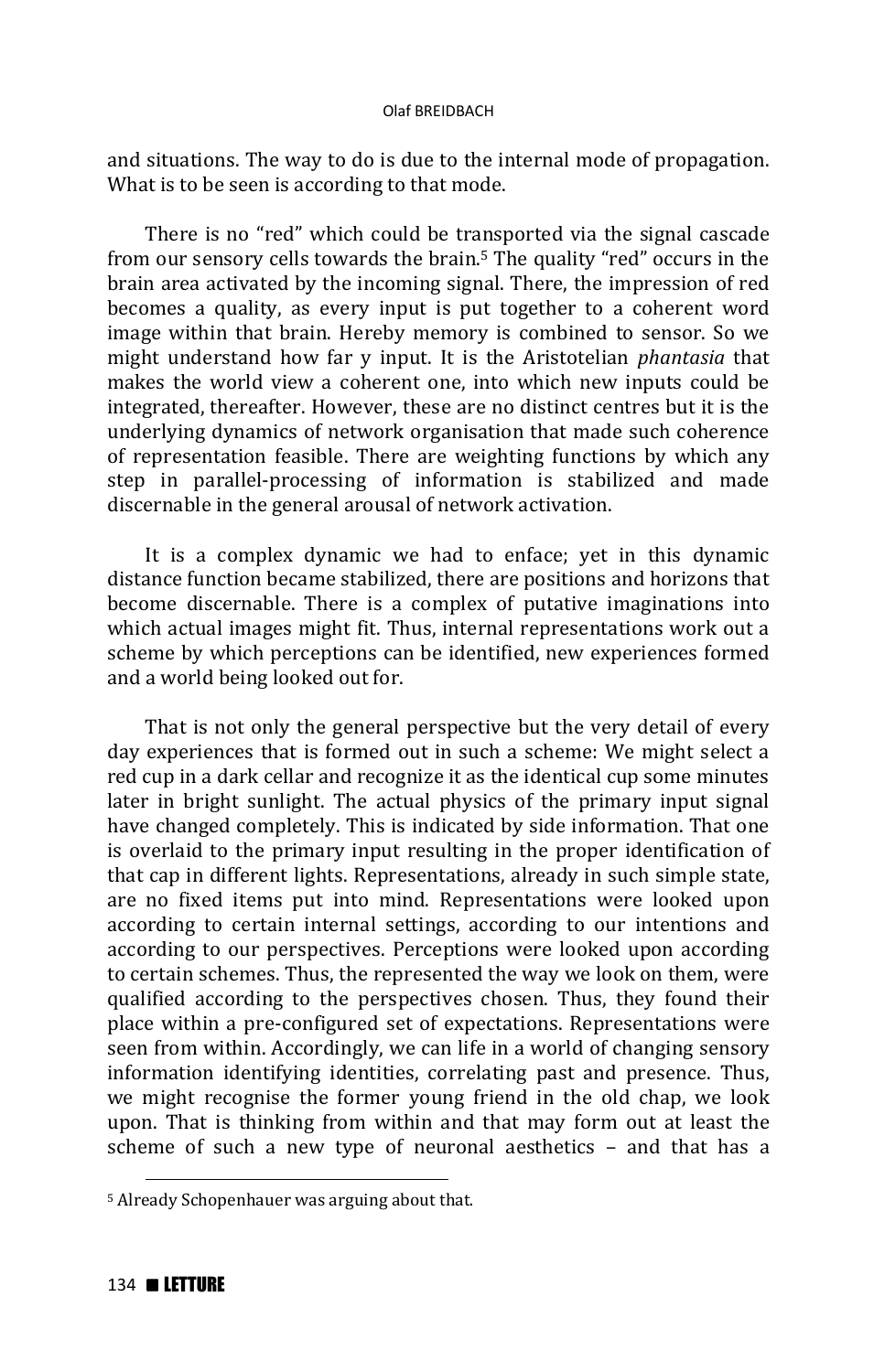meaning both for our understanding of imagination and images we deal with.

## **BIBLIOGRAPHY**

- Bexte P. (1999), *Blinde Seher. Wahrnehmung von Wahrnehmung in der Kunst des 17. Jahrhunderts. Mit einem Anhang zur Entdeckung des Blinden Flecks im Jahre 1668*. Verl. der Kunst, Amsterdam.
- Braitenberg V., Schüz A. (1998), *Cortex: Statistics and Geometry of Neuronal Connectivity*, Springer, Berlin.
- Breidbach O. (2013), *Neuronale Ästhetik. Zur Morpho-Logik des Anschauens*, Paderborn, München.
- --- Breidbach O. (2012), "Evolution des Kognitiven Nervenzellen, Sprache und kulturelle Adaptationen", in C. Gansel, D. Vanderbeke, eds., *Telling Stories: Literature and Evolution/ Geschichten erzählen: Literatur und Evolution Stories: Literature and Evolution/ Geschichten erzählen: Literatur und Evolution*, De Gruyter, Berlin: 121-155.
- --- Breidbach O. (2007), "Neurosemantics, neurons and system theory", in *Theory in Biosciences* 126: 23-33.
- --- Breidbach, O. (2000); "Neurologik?", in N. Newen, K. Vogeley (eds.), *Selbst und Gehirn*, Paderborn, Mentis Frankfurt: 353-363.
- --- Breidbach O. (2001), "The Origin and Development of the Neurosciences", in: P. K. Machamer, R. Grush, P. McLaughlin (eds.), *Theory and Method in the Neurosciences*, University of Pittsburgh Press, Pittsburgh: 7-29.
- --- Breidbach O. (1999), "Die Innenwelt der Außenwelt Weltkonstitution im Hirngewebe? Zur Konturierung einer Neuronalen Ästhetik", in O. Breidbach, K. Clausberg (eds.), *Video ergo sum*, Hans-Bredow-Institut., Hamburg: 34-60.
- --- Breidbach O. (1993), *Expeditionen ins Innere des Kopfes*, TRIAS Thieme Hippokrates Enke, Stuttgart.
- Catalanom S.M., Shatz C.J. (1998), "Activity-dependent cortical target selection by thalamic axons", in *Science*, 281: 559-562
- Finger S. (1994), *The Origins of Neuroscience: A History of Explorations into Brain Function*, Oxford University Press, New York.
- Hagner M. (1997), *Homo cerebralis. Der Wandel vom Seelenorgan zum Gehirn*, Berlin Verlag, Berlin.
- Jamme C., Jeck U.R. (eds.) (2013), *Natur und Geist*, Fink, München.
- Katz L.C., Shatz C.J. (1996), "Synaptic activity and the construction of cortical circuits", in *Science*, 274: 1133-1138.
- Majdan M., Shatz C.J. (2006), "Effects of visual experience on activity-dependent gene regulation in cortex", in *Nature Neuroscience*, 9: 650-659.
- Roth G. (2003), *Fühlen, Denken, Handeln. Wie das Gehirn unser Verhalten steuert*. Suhrkamp, Frankfurt.
- Rushton, S.P. (2001), "Applying brain research to create developmentally appropriate learning environments", in *Young Children* 56: 76-82.
- Voland E., Grammer K. (eds.) (2003), *Evolutionary Aesthetics*, Springer, Berlin.
- Young D., Lawlor P.A., Leone P., Dragunow M., During M.J. (1999), "Environmental enrichment inhibits spontaneous apoptosis, prevents seizures, and is neuroprotective", in *Nature Med.*, 5: 448-453.
- Zeki S., Lamb M. (1994), "The neurology of kinetic art", in *Brain* 117: 607-636.